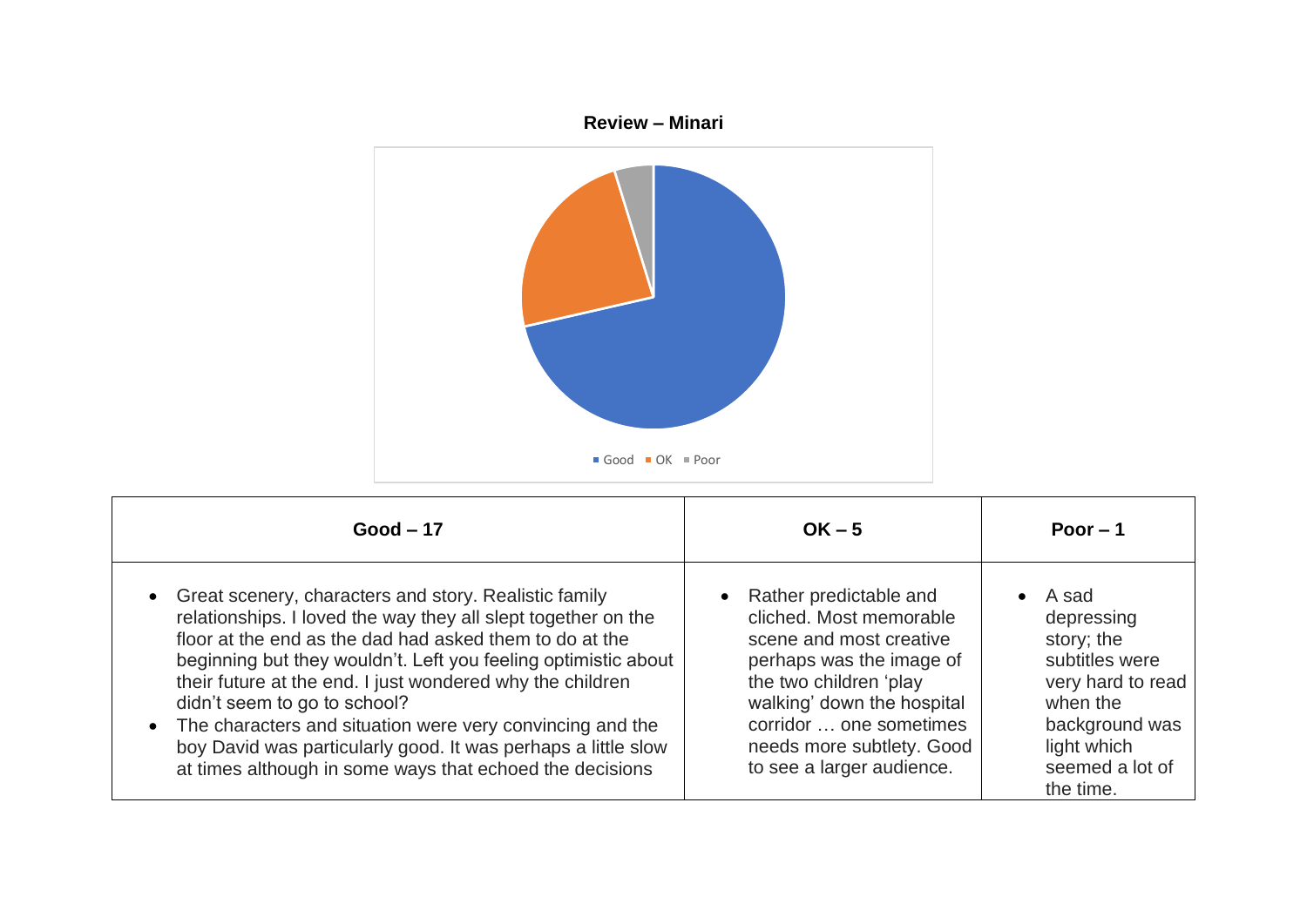they were finding so hard to make, especially the wife. I was not attracted to relocate to rural Arkansas!

- A slow moving and sympathetic look at a father's attempt to make life better for his family. Excellent acting from all the main protagonists, and in particular the children. I was a little taken aback by the sudden ending.
- A gentle slow burn, presumably to fit with the culture of the Far East. I thought the boy playing David deserved the Supporting Actor award, not the grandma.
- I thoroughly enjoyed this film. It was a really heart warming story. The characters were well presented, the Grandma was particularly engaging. It was great to have some of my preconceptions upended, for example the warm welcome the family received at the rural church. Thank you for showing it, it was a wonderful antidote to a murky November night.
- It would have been good to know why the family had left Korea for the 'American dream '. Why didn't the children go to school? A lot of unanswered questions. No sex or violence so that was a plus! Enjoyable film.
- It was interesting seeing a Korean family endeavouring to settle in the USA. It was funny watching the antics of David with his Grandma & lovely that in the end he & his sister cared enough to bring her back when she wandered off. The ending was a bit abrupt, but I think we are led to believe that things will work out for them.
- I enjoyed the storyline, but thought the film was a little too long. I thought the little boy was excellent.
- Not the rags to riches American Dream story I expected. However, at least there was hope for them at the end.
- As well as the main themes of the film there were the comments about issues such as the slaughter of male
- I wasn't expecting subtitles and I'm not so keen on them. It was a nice story and Grandma was quite a character.
- Thought provoking, and a bit of humour in parts. Unfortunately, because of the light coloured background it was very difficult to read parts of the sub-script.
- Not badly presented as acted and filmed. But contrived plot, soppy music - humbug!